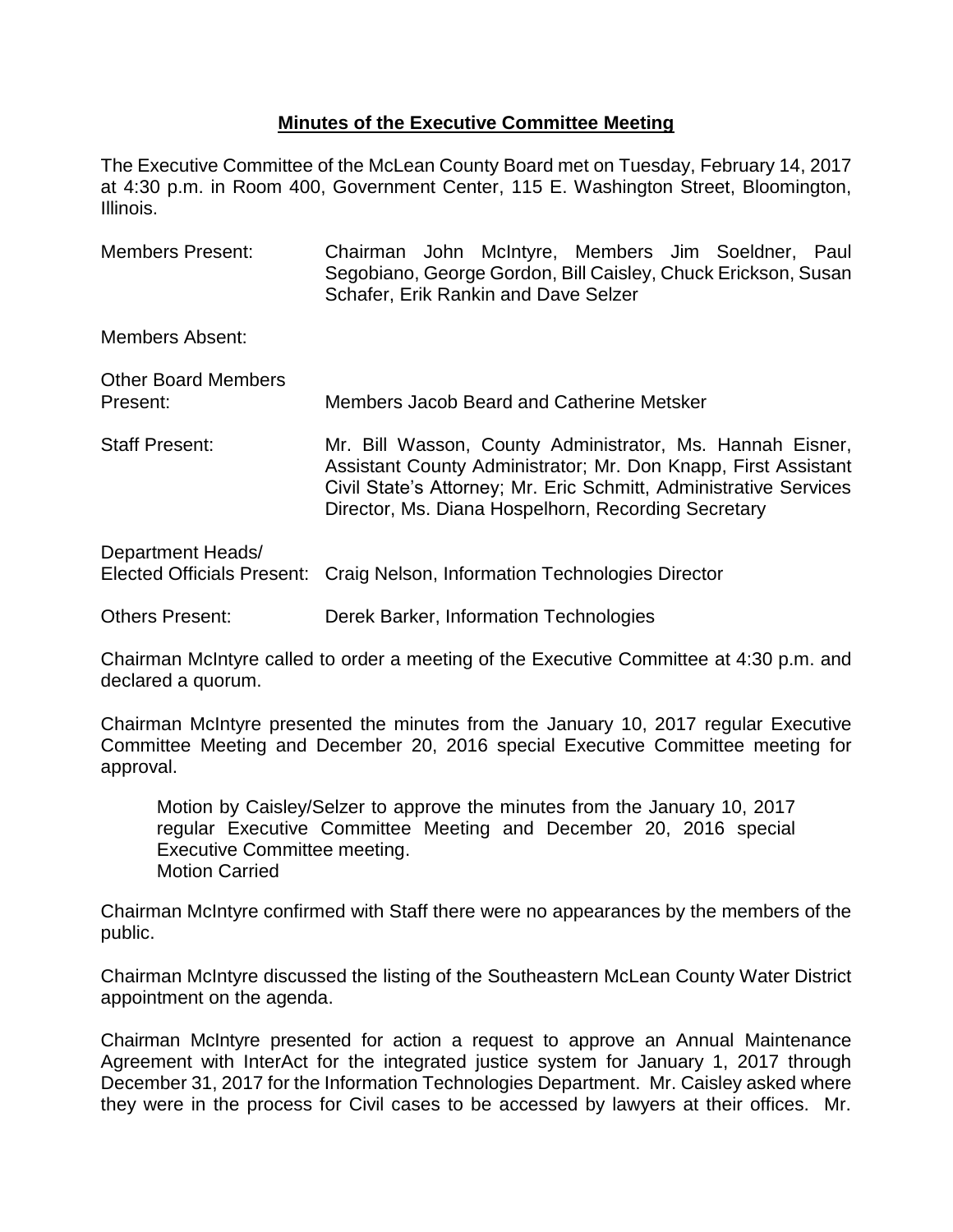Executive Committee Minutes February 14, 2017 Page **2** of **8**

Nelson stated they are working on two State mandated deadlines regarding filing appeal cases electronically and receiving cases filed electronically in the Circuit Clerk's office. Mr. Rankin asked how many issues they have to fix in the EJUS system now. Mr. Nelson said it is uncommon. Mr. Rankin asked if Interact was a component of EJUS. Mr. Nelson explained the company structure.

Motion by Selzer/Schafer to recommend approval of an Annual Maintenance Agreement with InterAct for the integrated justice system for January 1, 2017 through December 31, 2017 for the Information Technologies Department. Motion Carried.

Chairman McIntyre indicated that the General report for Information Technologies was in their packet and asked the Committee if they had any questions for Mr. Nelson; hearing none, he moved on to the Justice Committee.

Mr. George Gordon, Chairman of the Justice Committee presented for action a request to approve an Intergovernmental Agreement between the City of Bloomington and the County of McLean regulating the use by the County of McLean of the Police Shooting Range Facility of the City of Bloomington for the Sheriff Department. Mr. Caisley asked who else uses the shooting range besides the Sheriff's office and City of Bloomington. Mr. Knapp stated that ISU and Town of Normal use the facility.

Motion by Gordon/Segobiano to recommend approval of an Intergovernmental Agreement between the City of Bloomington and the County of McLean regulating the use by the County of McLean of the Police Shooting Range Facility of the City of Bloomington for the Sheriff Department . Motion Carried.

Chairman Gordon indicated that the Committee would have several items to present to the Board next week. Chairman McIntyre asked if there were any questions for Chairman Gordon and the Justice Committee; hearing none, he moved on to the Finance Committee.

Mr. David Selzer, Chairman of the Finance Committee, presented for action a request to approve an Emergency Appropriation Ordinance Amending the McLean County Fiscal Year 2017 Combined Annual Appropriation and Budget Ordinance for the County Clerk.

Motion by Selzer/Rankin to recommend approval of an Emergency Appropriation Ordinance Amending the McLean County Fiscal Year 2017 Combined Annual Appropriation and Budget Ordinance for the County Clerk.

Motion Carried.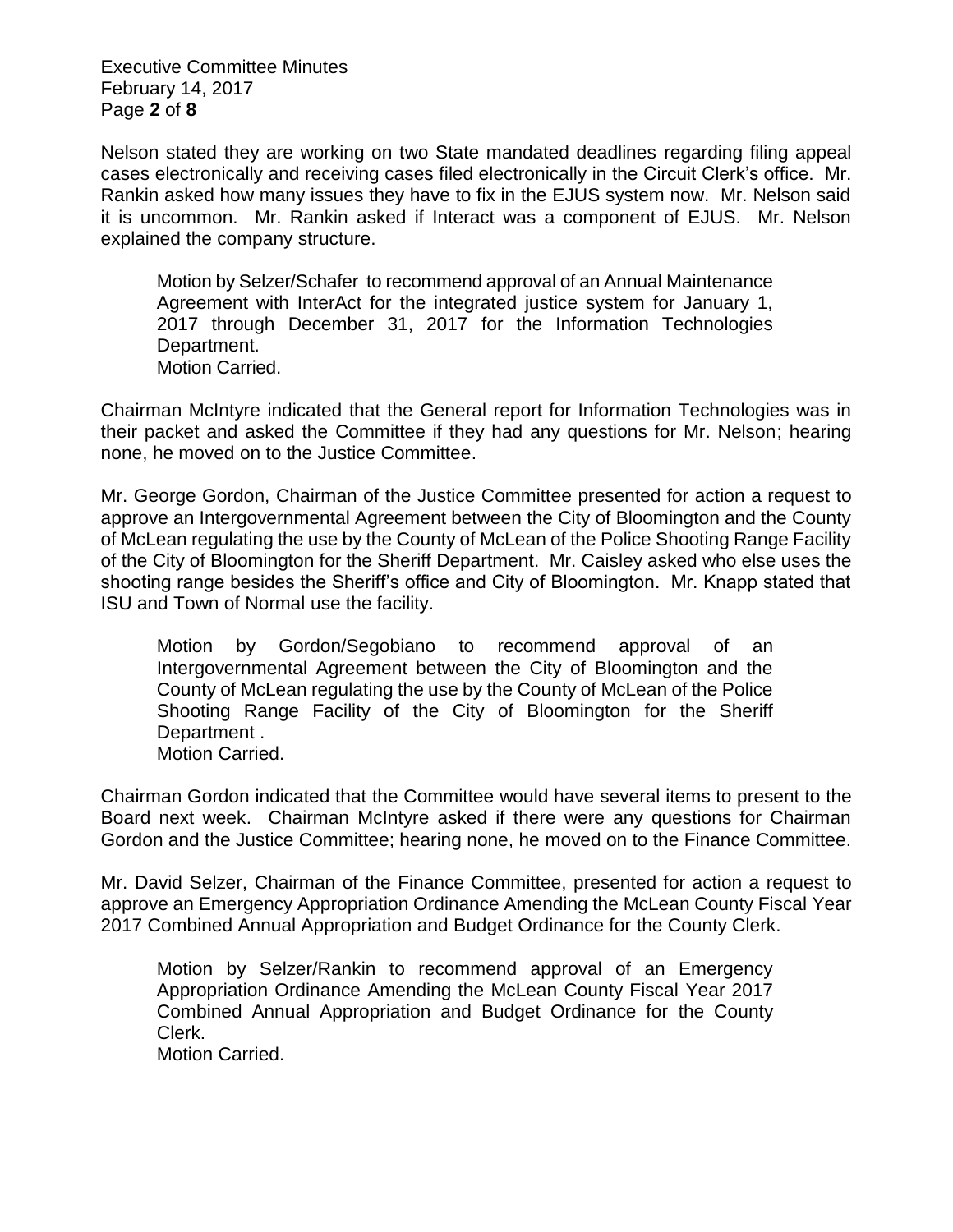Executive Committee Minutes February 14, 2017 Page **3** of **8**

Chairman Selzer indicated the Committee would have several items for the Board to consider next week. Chairman McIntyre asked if the Committee had any questions for Mr. Selzer or the Finance Committee; hearing none, he moved on to the Health Committee.

Ms. Susan Schafer, Chairman of the Health Committee presented for action a request to approve an Emergency Appropriation Ordinance Amending the McLean County Fiscal Year 2016 Combined Annual Appropriation and Budget Ordinance for the Health Department Fund 0112.

Motion by Schafer/Caisley to recommend approval of an Emergency Appropriation Ordinance Amending the McLean County Fiscal Year 2016 Combined Annual Appropriation and Budget Ordinance for the Health Department Fund 0112. Motion Carried.

Ms. Schafer indicated she had nothing further for the Committee today and nothing else for the Board next week. Chairman McIntyre asked if there were any questions for Chairman Schafer or the Health Committee; hearing none, he moved on to the Land Use and Development Committee.

Mr. Selzer asked if we voted on the Appointments. Mr. McIntyre confirmed that the Committee did not and indicated they would go back and vote after considering other Committee items.

Mr. Chuck Erickson, Chairman of the Land Use and Development Committee indicated he had nothing to present for action before the Committee, and nothing for the Board next week. Chairman McIntyre asked if there were any questions for Chairman Erickson or the Land Use and Development Committee; hearing none, he moved on to the Transportation Committee.

Mr. Bill Caisley, Chairman of the Transportation Committee represented for action a request to approve an Intergovernmental Agreement between the Village of Carlock, McLean County Unit 5 School District and the McLean County Highway Department Fund 0120. Mr. McIntyre asked if this was a stop sign. Mr. Wasson stated it is for a flashing school crossing sign. Mr. Rankin asked if this was typical for the County to install and maintain Schoolcrossing signs and asked why Carlock did not handle it. Mr. Wasson said that it is the responsibility of the County to maintain signage on a County Highway and this is a County Highway even though it runs through a Village. He stated this sign is not required by Code but the Village and Unit 5 requested it and we have agreed with that request. Mr. Caisley stated that a number of large trucks exit the Interstate and go past this area on Route 150 where children cross for school. He stated that the Village and Unit 5 are splitting the cost of the sign. Mr. McIntyre stated that the Village of Carlock indicated they did not have the funds for the sign but Unit 5 offered to cover a portion of the cost of sign and the County would only install and maintain the sign. Mr. Rankin asked about the precedent we are setting. Mr. Wasson stated that we have installed a similar sign in Danvers at the request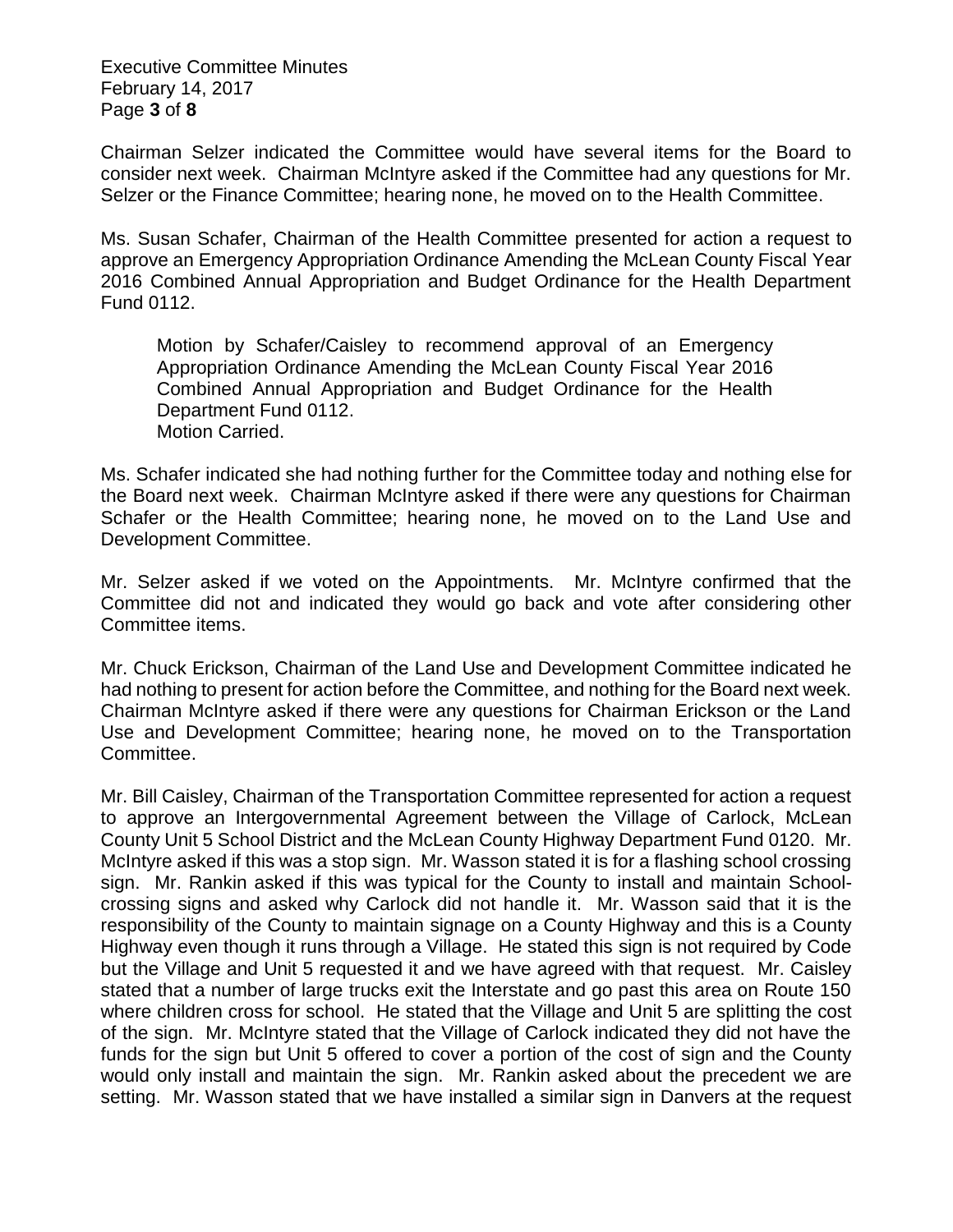Executive Committee Minutes February 14, 2017 Page **4** of **8**

of Olympia, and similar to this situation, Olympia paid for the sign and we installed and will maintain. Mr. Segobiano stated there is history of this happening. Mr. Soeldner provided another example of a sign put up in Colfax for Ridgeview. He also stated that we want to handle this way because we do not want Villages to put up signs on County Highways. Mr. Caisley stated that the Highway Department indicated at the Transportation meeting that there are other instances of County Highways going through school zones and we might be asked to post signs in those locations.

Motion by Caisley/Selzer to recommend approval of an Intergovernmental Agreement between the Village of Carlock & McLean County Unit 5 School District for the McLean County Highway Department Fund 0120. Motion Carried.

Mr. Caisley presented for action a request to approve an Emergency Appropriation Ordinance Amending the McLean County Fiscal Year 2017 Combined Annual Appropriation and Budget Ordinance for Fund 0120.

Motion by Caisley/Soeldner to recommend approval of an Emergency Appropriation Ordinance Amending the McLean County Fiscal Year 2017 Combined Annual Appropriation and Budget Ordinance for Fund 0120. Motion Carried.

Chairman Caisley indicated they would have other items to present to the board next week. Chairman McIntyre asked if there were any questions for Chairman Caisley or the Transportation Committee. Mr. Soeldner asked about the property for sale near the Highway Department. Mr. Schmitt came forward and provided a history on the property including a bid process on last year and a request to the Property Committee to reject the first bids and allow a rebid. He stated that rebid would be opened later this month and the Highway Department would come before the Property Committee for approval of a bid. Mr. Segobiano asked him to confirm it would come through the Property Committee. Mr. Schmitt confirmed. Mr. McIntyre asked Staff to confirm it was out for bid at the current time. Mr. Wasson confirmed it was currently out for rebid based on authorization given by the Property last year. Mr. Caisley asked if the land had been appraised. Mr. Schmitt indicated that it had not because the Highway Department does a lot of land evaluations when they purchase right of ways and used that as a basis to determine fair price of the property. Chairman McIntyre asked if there were further questions; hearing none, he moved on to the Property Committee.

Mr. Paul Segobiano, Chairman of the Property Committee stated that they had nothing for the Committee today and nothing to be presented to the Board next week. Chairman McIntyre asked if there were any questions for Mr. Segobiano and the Property Committee; hearing none, he thanked Mr. Segobiano.

Mr. McIntyre presented the Appointments and Reappointments for approval. Mr. Caisley asked what the Farmland Assessment Board does as he thought the State Department of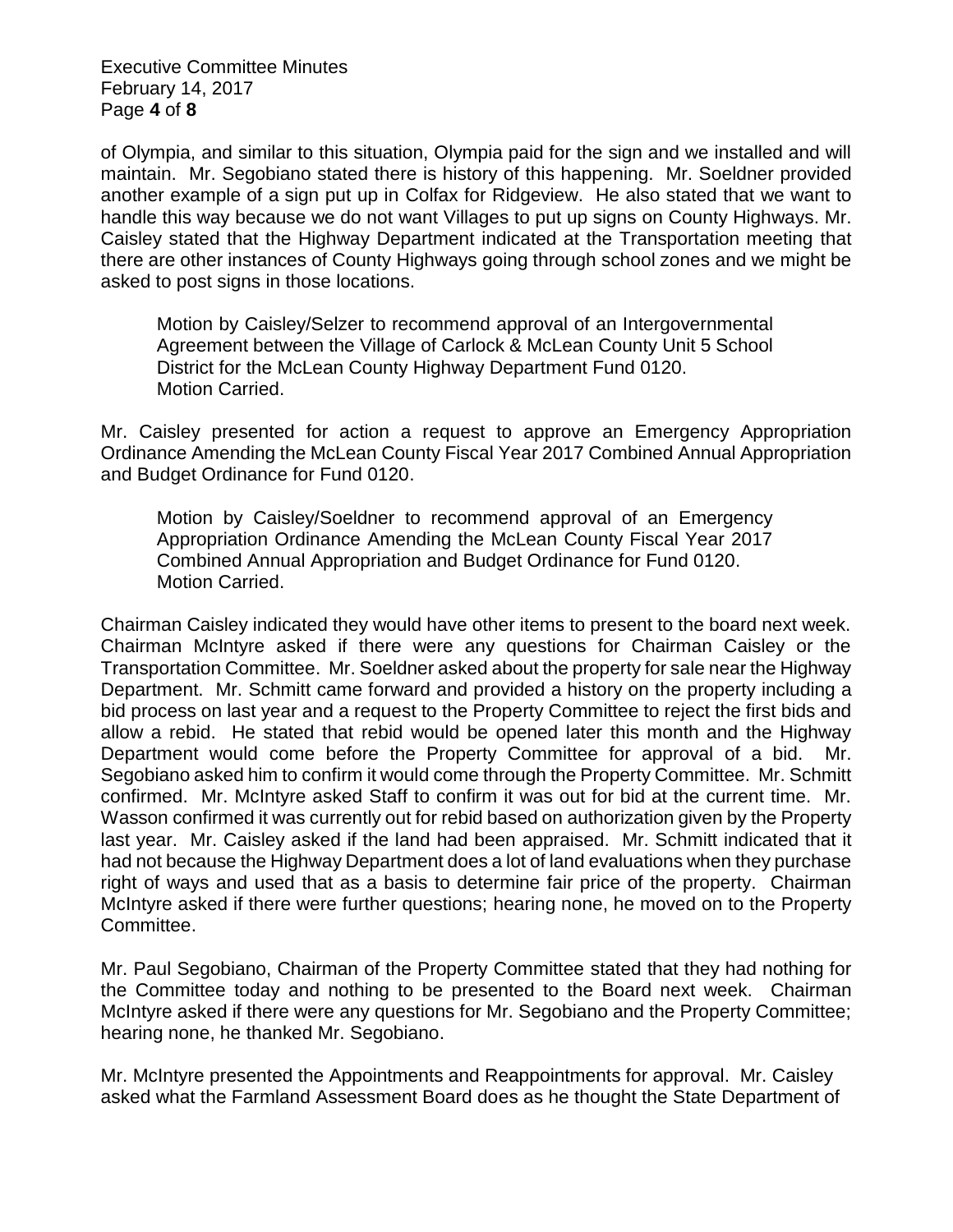Executive Committee Minutes February 14, 2017 Page **5** of **8**

Revenue determined the Farmland Assessments. Mr. McIntyre stated that the Board is required by Statute to meet annually to determine that a fair price has been assessed for farmland. Mr. Rankin asked about the indefinite term. Mr. McIntyre stated that other statute for other appointments it read that they serve a specified period of time or until they are replaced, and this is similar they just don't come up for reappointment but they serve until they resign and an appointment is made to replace them.

Motion by Schafer/Selzer to recommend the Appointments and Reappointments as presented. Motion Carried.

Mr. Wasson presented for action a request to approve a Resolution of the McLean County Board adopting the 2017 Legislative Program for McLean County. Mr. Gordon asked about the recommendation under the topic of Municipal Adjudication of Minor Traffic Offenses. Mr. Wasson summarized the Bill that would have those offenses under 15 miles per hour addressed by municipalities and not the Courts. He also went over the reasons the County is opposed to this legislation. Mr. Caisley stated that the municipal traffic could be difficult to defeat if the municipal league is supporting this legislation so they can capture costs.

Mr. Wasson went over the juvenile court hearing legislation where we are currently required to have a probable cause hearing for juveniles within 40 hours not including Saturday, Sunday or holidays which is inconsistent with direction from Federal Courts. He stated the expectation is there will be modification to this during this session and there are proposals for a 24 hour maximum. He stated that a 24 hour maximum would impose a hardship for us and other Counties who utilize the Juvenile Detention Center. He stated that not having the authority to utilize video arraignment for juveniles also contributes to this hardship. Mr. Wasson indicated we would request a 48 hour period and video access which would especially help other Counties who utilize the Juvenile Detention Center.

Mr. Caisley stated that Cook, Kane and McHenry and Dupage Counties have a right to levy motor fuel tax to construct roads and we should be asking for authority to do this to help with our County roads. Mr. Wasson stated that was included in our legislation program.

Mr. Caisley stated that we might be able to get more funding if we could get information regarding retailer locations. He stated that municipalities could get this information so we should be able to get it as well.

Motion by Rankin/Selzer to recommend approval of a Resolution of the McLean County Board adopting the 2017 Legislative Program for McLean County – Administrator's office Motion Carried.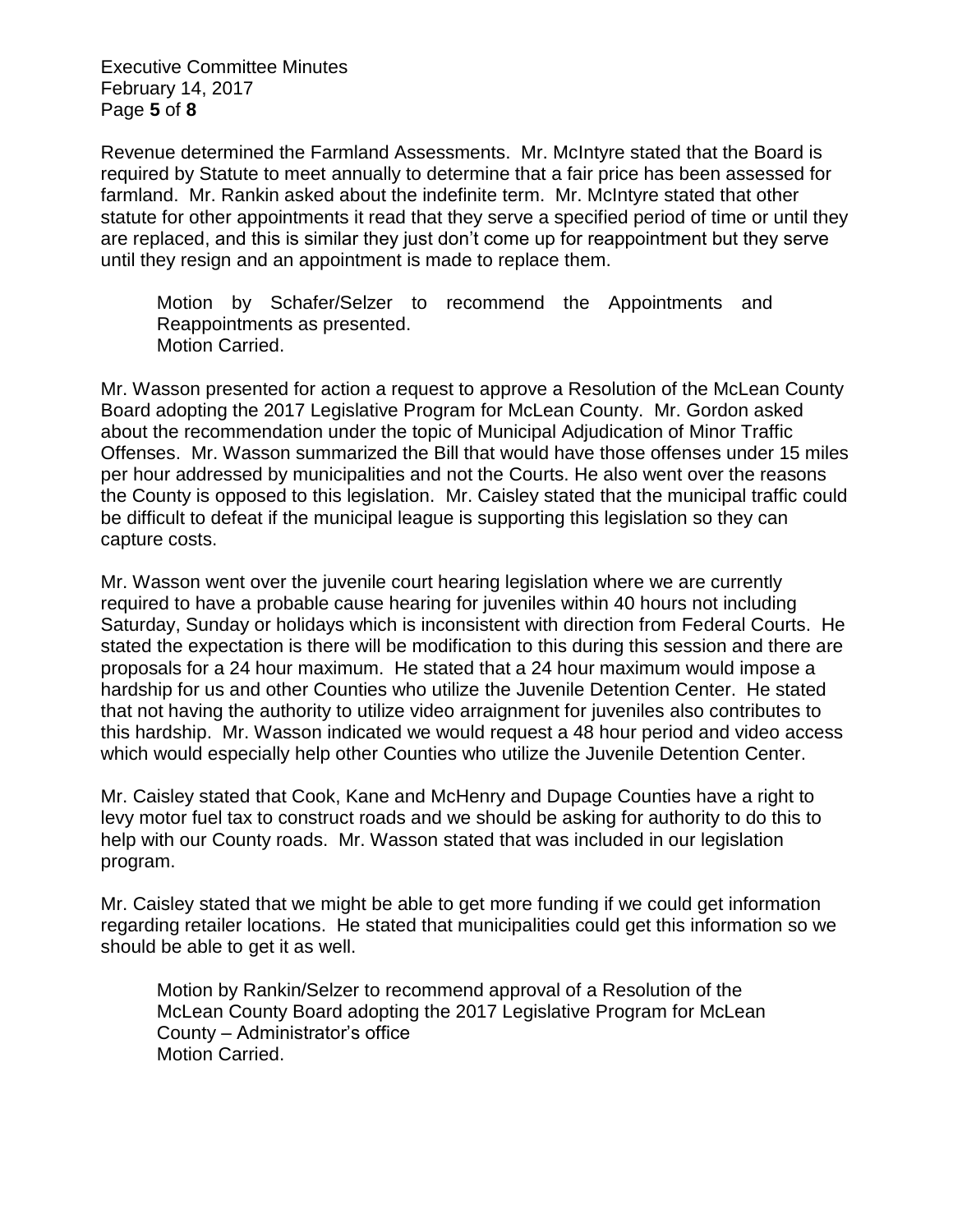Executive Committee Minutes February 14, 2017 Page **6** of **8**

Mr. McIntyre presented for action on behalf of Administration a request that the Committee recommend that the County Board determine that the need for confidentiality still exists as to the minutes of closed sessions of the County Board and its Committees held between February 10, 1982 and January 17, 2017 presented to the Committee. Mr. Caisley stated that we need to establish criteria by which Administration determines what should remain closed and what should be opened. He stated he does not think we are opening enough of them and could think of no reason a 1982 closed meeting should remain closed. He would propose that in the future, Administration consider criteria when determining the opening of closed minutes, such as;

1) Minutes regarding real estate purchases, acquisitions and leases that have resulted in a transaction and closed for a period of time be opened;

2) Minutes regarding any labor contract should be opened a period of time after it expires;

3) Minutes regarding an employee should be opened five years after the employee is no longer employed by the County;

4) Minutes regarding litigation matters where the statute of limitations has run and no suit has been filed could be opened; and

5) Minutes regarding litigation where a suit has been filed should be opened.

Mr. Segobiano said that he would recommend that Mr. Caisley submit his proposal in writing to Administration and share with the Executive Committee so the Committee would have an opportunity to review and then vote on proposal. Mr. Selzer questioned opening collective bargaining matters because it is not the outcome of the collective bargaining but the strategy behind the negotiations and would not recommend opening those based on his experience. Mr. McIntyre stated that if Mr. Caisley was in agreement he would instruct Administration to put a proposal together for future consideration.

Motion by Gordon/Segobiano to recommend that the County Board determine that the need for confidentiality still exists as to the minutes of closed sessions of the County Board and its Committees held between February 10, 1982 and January 17, 2017 presented to the Committee. Motion Carried.

Mr. Wasson presented his report on employment activities in the last month and indicated none of those positions were under the purview of the Executive Committee. Chairman McIntyre asked the Committee if they had any questions for Mr. Wasson; hearing none, he thanked him.

Chairman McIntyre stated he was going to refer to Mr. Soeldner has he had some information to share under other business. Mr. Soeldner said he participated in a conference call with other Illinois Association of County Board members regarding bills including those mentioned by Mr. Wasson. He stated that a bill that has been brought up since then is House Bill 278 dealing with local government distribution fund getting back to 10% levels by 2020, which would generate income for the County that we use to get. Mr. Soeldner also discussed thoughts on municipalities handling of traffic offenses. Mr. Selzer asked about the open alcohol violations that were moved to municipalities and if we saw a reduction in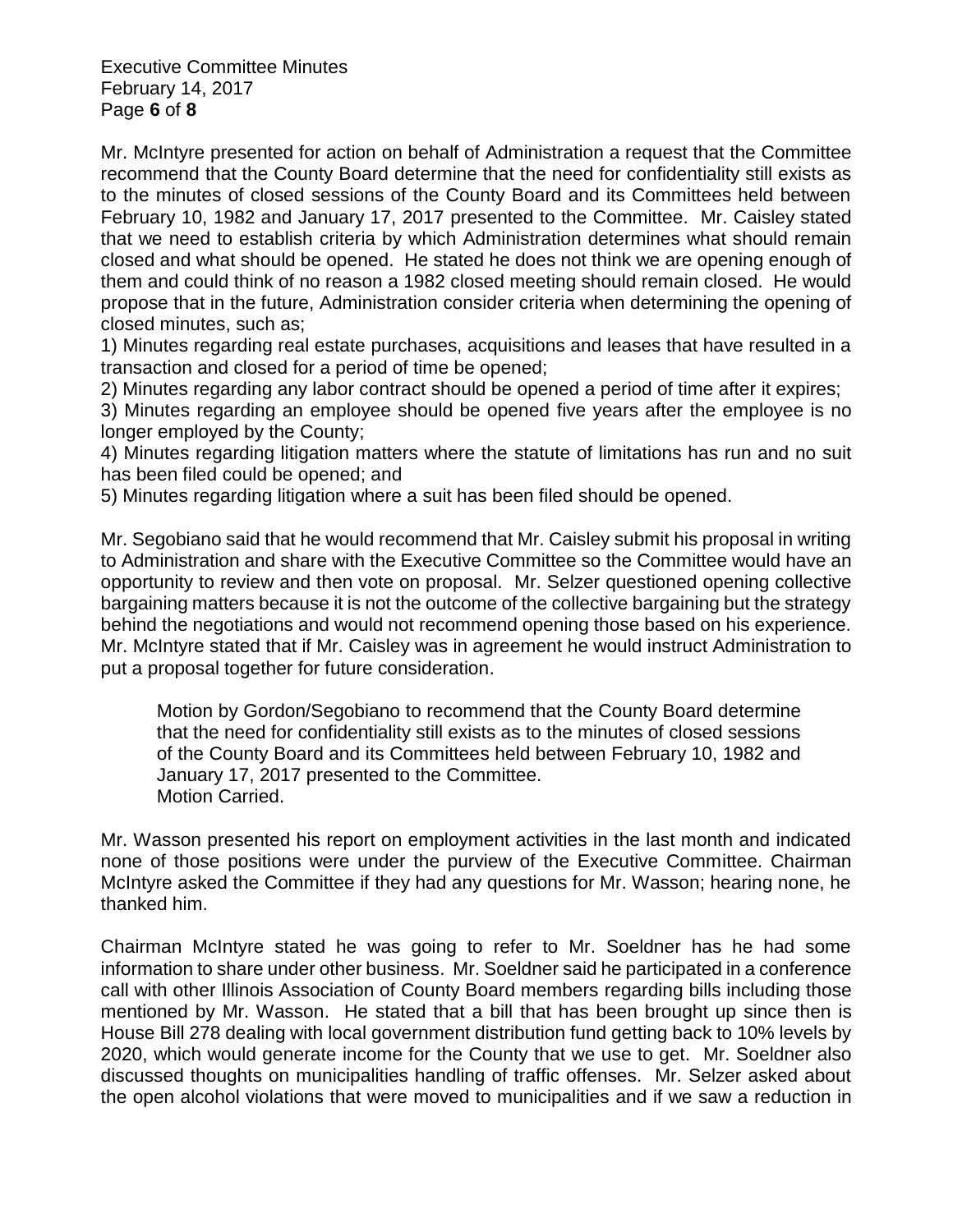Executive Committee Minutes February 14, 2017 Page **7** of **8**

court caseload and revenue? Mr. Wasson stated that those were handled as ordinance violations for many years and only come to the County if they default on the fine necessitating going through court system for the municipality to collect the revenue. Ms. Eisner stated that most of those were done under the home rule authority of those municipalities. Mr. Wasson said that municipalities started to write ordinance violations for motor vehicle violations many years ago and there was legislation under the uniform traffic citations statute to stop them but now making request for authority to write the violations.

Mr. Soeldner asked about the possible Railroad Abandonment. Mr. Wasson stated that Norfolk and Southern railroad has contacted State and local governments along the railroad right of way that exists between Bloomington and Mansfield about possible abandonment of that right of way. Mr. Wasson reminded the Committee that in 2003 and 2004, we went through similar process and local governments along right of way passed resolutions in support of rail banking for public infrastructure use including trail use. He stated that they have been in touch with the local governments and they are still in support of evaluating doing that with this section should the railroad abandon the right of way. He said they are working with the Illinois Department of Natural Resources. Mr. McIntyre reminded them this is the very early stages and we will continue to work on this.

Chairman McIntyre asked if there was any further business to come before the Committee; hearing nothing, he moved to paying of the Bills.

Chairman McIntyre presented for approval bills as forwarded by the Auditor in the amount of \$268,718.15.

## MCLEAN COUNTY BOARD COMMITTEE REPORT PAGE 1 OF 6 AS OF 1/30/2017

**FUND TOTAL** \$257,733.63 \$2,413.86 \$8,570.66 \$268,718.15

**EXPENDITURE SUMMARY BY FUND** 

**Executive Committee** 

| <b>FUND</b> | <b>FUND TITLE</b>         | <b>PENDING TOTAL</b> | <b>PREPAID TOTAL</b> |
|-------------|---------------------------|----------------------|----------------------|
| 0001        | <b>GENERAL FUND</b>       |                      | \$257,733.63         |
| 0136        | VETERANS ASSISTANCE COMM. |                      | \$2,413.86           |
| 0159        | WASTE MANAGEMENT FUND     |                      | \$8,570.66           |
|             |                           |                      | \$268,718.15         |

John Mile Sitype

Motion by Segobiano/Caisley to recommend approval of the Executive Committee bills as presented to the Committee by the County Auditor in the amount of \$268,718.15. Motion carried.

Chairman McIntyre hearing no other business to come before the Committee adjourned the meeting at 5:27 p.m.